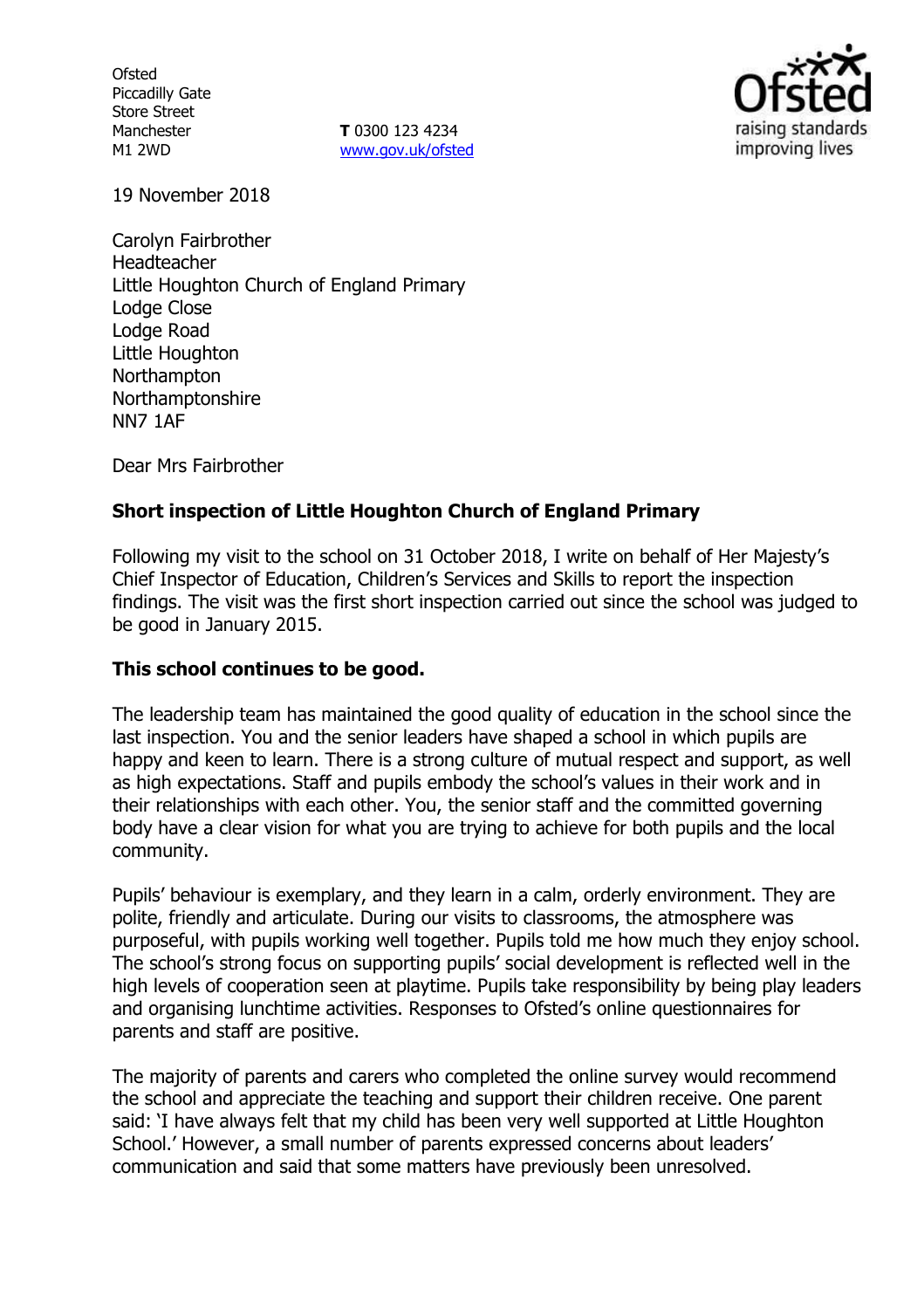

Your detailed self-evaluation and school improvement plans clearly identify the school's strengths and areas for development. Priorities are being tackled with rigour and governors monitor progress towards achieving the school's targets well, so that the school continues to improve. Occasionally, middle-ability pupils have not made as much progress as their peers, and pupils' needs have not been identified soon enough. Leaders and governors have not kept a close enough eye on the progress of these pupils in the past.

At the last inspection, leaders were asked to ensure that teachers set work that is at the right level of challenge for all groups, including the most and least able. You have taken effective action to address this. Progress rates for all pupils improved considerably in 2016. However, in 2017, middle-ability pupils did not achieve as well as other groups of pupils in key stage 2, particularly in writing. Leaders have responded appropriately and have taken action to improve writing. For example, staff have moderated pupils' work with colleagues from neighbouring schools.

You were also asked to ensure that, when leaders are monitoring pupils' work, they focus on the impact teaching has on pupils' learning. Scrutiny of the school's monitoring and evaluation information shows that this is now established practice at the school.

Governors share your understanding of the school's strengths and weaknesses. They challenge leaders about the progress that pupils make but do not have detailed information about the progress of specific groups of pupils, particularly middle-ability pupils, so that they can hold leaders to account more effectively.

The majority of parents state that leaders communicate with them well and that the school provides good support for their children, including those who have special educational needs and/or disabilities. A minority of parents did not share these views. The school's communication with parents has not always been effective. For example, some of the information on the website is not clear or easy to find.

Staff take appropriate action in response to the rare incidents of poor behaviour and bullying. Leaders have worked with pupils to develop a robust response to bullying and ensure that pupils fully understand what bullying is. Not all parents are aware of this work.

### **Safeguarding is effective.**

The leadership team has ensured that all safeguarding arrangements are fit for purpose. You and the governors place a high priority on keeping pupils safe. You have established good systems for securing the safety of pupils. Records are detailed and of good quality and you work well with outside agencies.

You have ensured that staff are regularly trained and understand their responsibilities in this area. Records, including the single central record of checks on adults' suitability to work and volunteer at the school, are diligently maintained and stored securely. Governors regularly check that the school's safeguarding processes remain robust.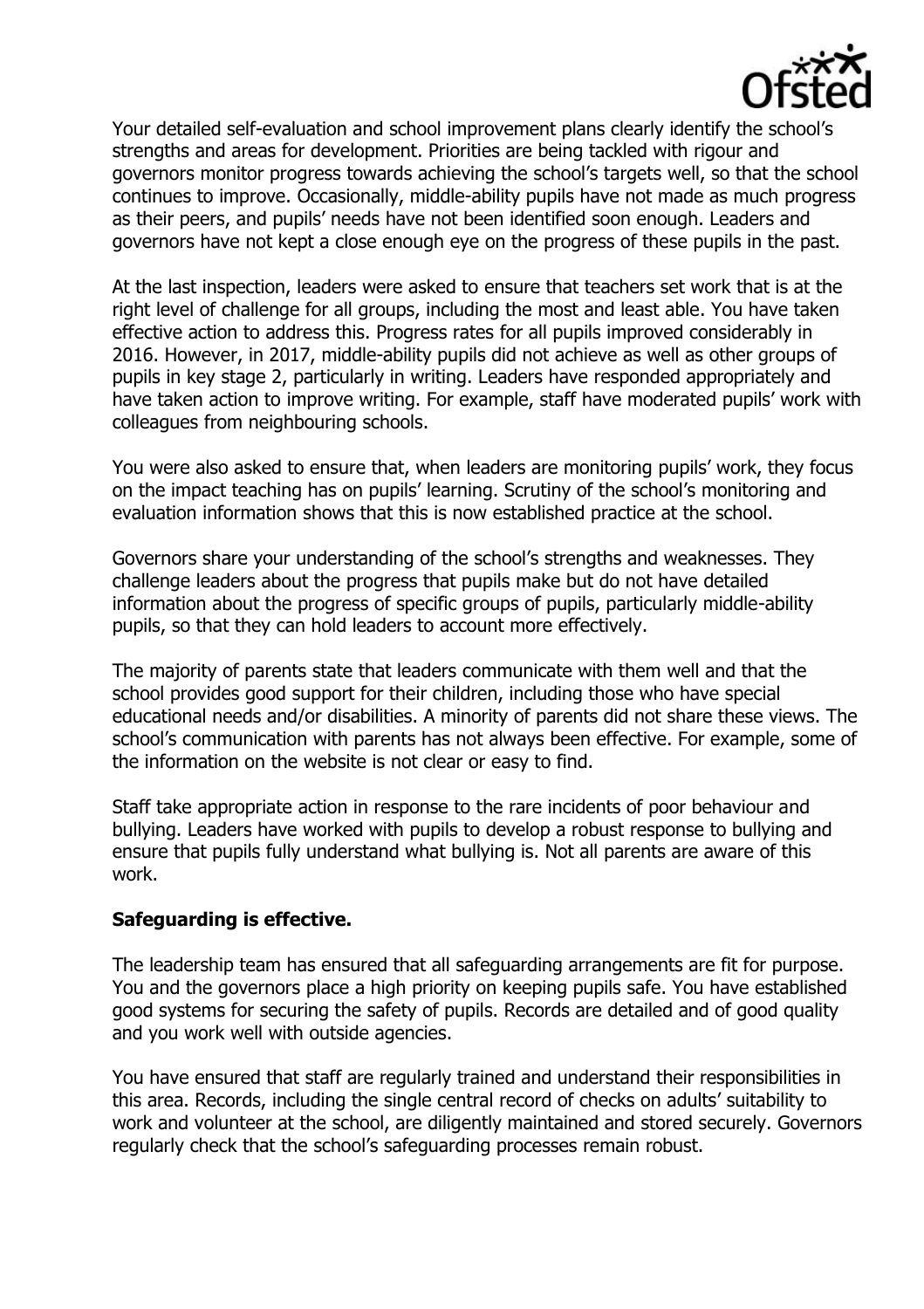

The vast majority of parents are confident that their children are kept safe. Pupils know whom to turn to if they have a worry. They are confident that concerns would be dealt with quickly. As one said: 'If I ever have any problems, the teachers always sort them out.'

# **Inspection findings**

- $\blacksquare$  In 2017, the proportion of pupils achieving the expected standard in key stage 1 was above the national average in reading, writing and mathematics. Standards have improved since 2016, and many more pupils are reaching the expected standard and greater depth.
- At the end of key stage 2 in 2017, progress declined in reading, writing and mathematics, from previously high figures in 2016. As a result of the school's work to raise standards, pupils are improving their skills in editing their writing and in understanding the books that they read. The school's leaders are developing a more consistent approach to the teaching of mathematics which focuses on deep conceptual understanding and problem-solving skills. The school's assessment information and evidence from lessons and pupils' books indicate encouraging signs of improvement. On the whole, pupils are now making secure progress in key stage 2. However, middleability pupils do not make as much progress as their peers.
- **Example 1** Leaders have developed effective systems for the monitoring and evaluation of teaching and learning. This includes regular checks on the quality of pupils' work and the involvement of governors in holding leaders to account. The regular meetings between teachers and leaders to review pupils' progress enable staff to analyse information about pupils' achievement more carefully and take action more swiftly when pupils fall behind.
- Reports from senior leaders, governors and the local authority cover a broad range of the school's work, including assessment information, behaviour, curriculum coverage, support for new staff and the views of pupils. However, governors do not have enough information about the progress that middle-ability pupils make, and as a consequence cannot hold leaders to account effectively to ensure that this improves.
- **Pupils speak very positively about the school and feel valued by staff and each other.** They enjoy the work they are given and feel both challenged and supported by the staff. Teachers plan interesting and enjoyable activities that motivate pupils to work hard. For example, in Years 3 and 4, pupils enjoyed looking at the work of the Victorian artist William Morris. Pupils were able to explain how symmetry was used in some of his work, and create their own versions using symmetrical shapes. In Years 5 and 6, pupils had opportunities to develop their skills using different historical sources, during a 'Viking' day where a visiting historian helped them to understand more about life as a Viking.
- Middle leaders understand their roles and have accessed professional training to hone their leadership skills. They have formulated accurate action plans and are monitoring the quality of teaching in their areas. However, they do not focus closely enough on the progress of groups, and in particular middle-ability pupils.
- **Pupils get off to a strong start in the Reception Year. Over the last three years, the** proportion of pupils who achieved a good level of development by the end of the